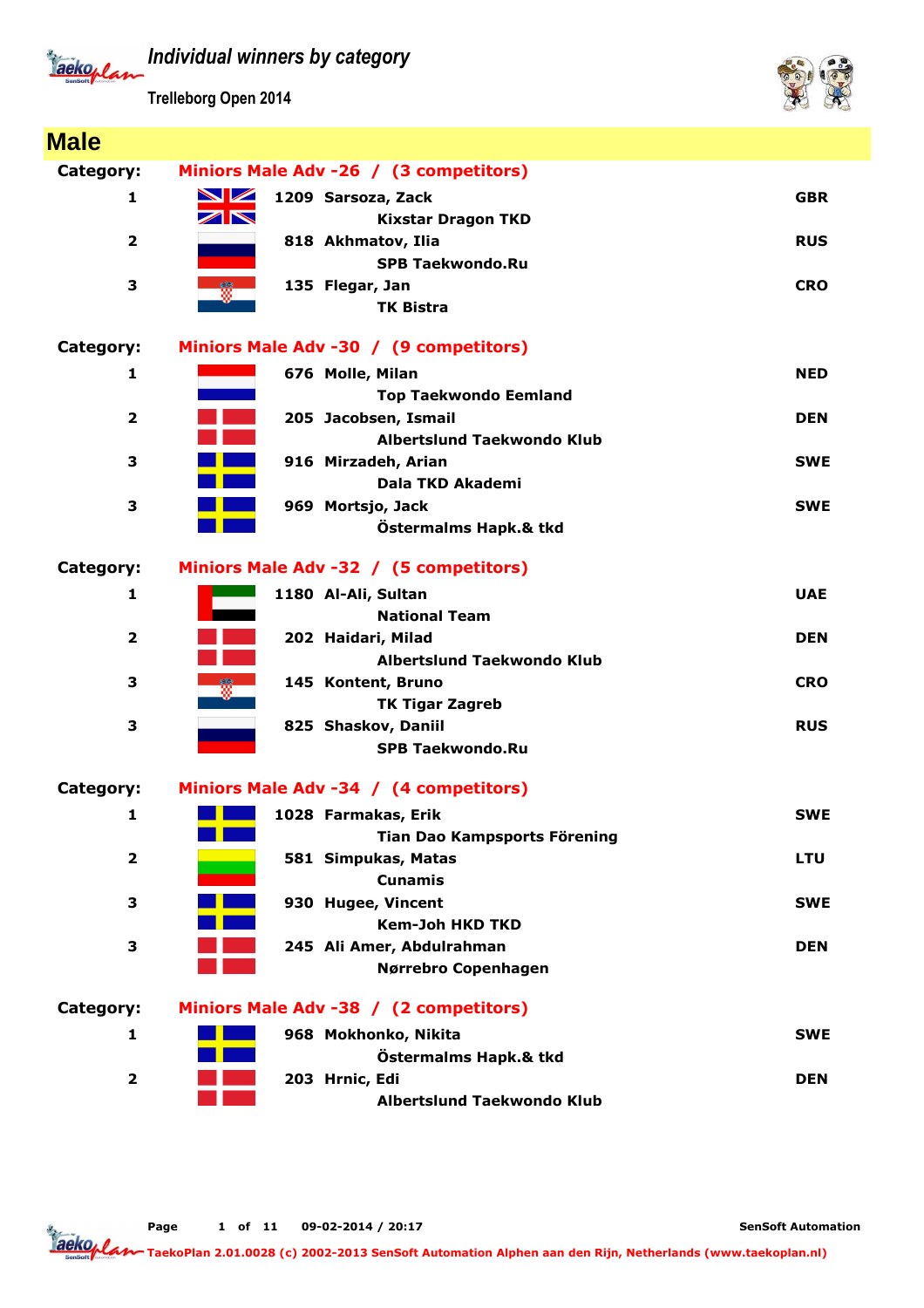*Individual winners by category* Tackoplan

**Trelleborg Open 2014**



| <b>Male</b>             |                                                       |            |
|-------------------------|-------------------------------------------------------|------------|
| Category:               | Miniors Male Adv -42 / (2 competitors)                |            |
| 1                       | 79 Dzhordzhev, Aleksandar                             | <b>BUL</b> |
|                         | Gladiator                                             |            |
| $\mathbf{2}$            | 140 Strek, Luka                                       | <b>CRO</b> |
|                         | <b>TK Bistra</b>                                      |            |
|                         |                                                       |            |
| <b>Category:</b>        | Cadets Male Adv -33 / Fin (14 competitors)            |            |
| 1                       | 994 Olsen, Frederik Emil                              | <b>SWE</b> |
|                         | Soo Shim TKD Klubb                                    |            |
| $\overline{\mathbf{2}}$ | 931 Hugee, Viktor                                     | <b>SWE</b> |
|                         | <b>Kem-Joh HKD TKD</b>                                |            |
| 3                       | 802 Safronov, Andrey<br><u> Tan</u>                   | <b>RUS</b> |
|                         | Cometa, Saint-Petersburg                              |            |
| 3                       | 402 Andreopulos, Antonio                              | <b>GER</b> |
|                         | <b>Veberter SG</b>                                    |            |
| <b>Category:</b>        | Cadets Male Adv -37 / Fly (21 competitors)            |            |
| 1                       | 633 Baris, Ahmet                                      | <b>NED</b> |
|                         | Sp.Club Koryo Den Haag                                |            |
| 2                       | 634 Hohmarrow, Roushen                                | <b>NED</b> |
|                         | Sp.Club Koryo Den Haag                                |            |
| 3                       | 204 Hyttel, Tobias                                    | <b>DEN</b> |
|                         | <b>Albertslund Taekwondo Klub</b>                     |            |
| 3                       | 231 Julert Villumsen, Rasmus                          | <b>DEN</b> |
|                         | <b>Holbæk Taekwondo</b>                               |            |
| Category:               | Cadets Male Adv -41 / Bantam (11 competitors)         |            |
|                         |                                                       |            |
| 1                       | 73 Husic, Nedzad<br>Taekwondo Club Novi Grad Sarajevo | <b>BIH</b> |
| $\mathbf{2}$            | 704 Fengsrud, Sander                                  | <b>NOR</b> |
|                         | <b>Mudo Team Tveita</b>                               |            |
| 3                       | 729 Valen, Sander                                     | <b>NOR</b> |
|                         | <b>Team Ryra</b>                                      |            |
| 3                       | 405 Dell, Christian                                   | <b>GER</b> |
|                         | <b>Veberter SG</b>                                    |            |
|                         |                                                       |            |
| Category:               | Cadets Male Adv -45 / Feather (14 competitors)        |            |
| 1                       | 126 Hogge, Borna                                      | <b>CRO</b> |
|                         | <b>Taekwondo Klub Casper</b>                          |            |
| $\overline{\mathbf{2}}$ | 684 Meradi, Kevin                                     | <b>NOR</b> |
|                         | <b>Grorud TKD</b>                                     |            |
| 3                       | 144 Kontent, Dominik                                  | <b>CRO</b> |
|                         | <b>TK Tigar Zagreb</b>                                |            |
| 3                       | 448 Trichas, Panagiotis                               | <b>GRE</b> |
|                         | <b>Gymnastic Sports Club Taekwondo Argos (Greece)</b> |            |

**SenSoft Automation**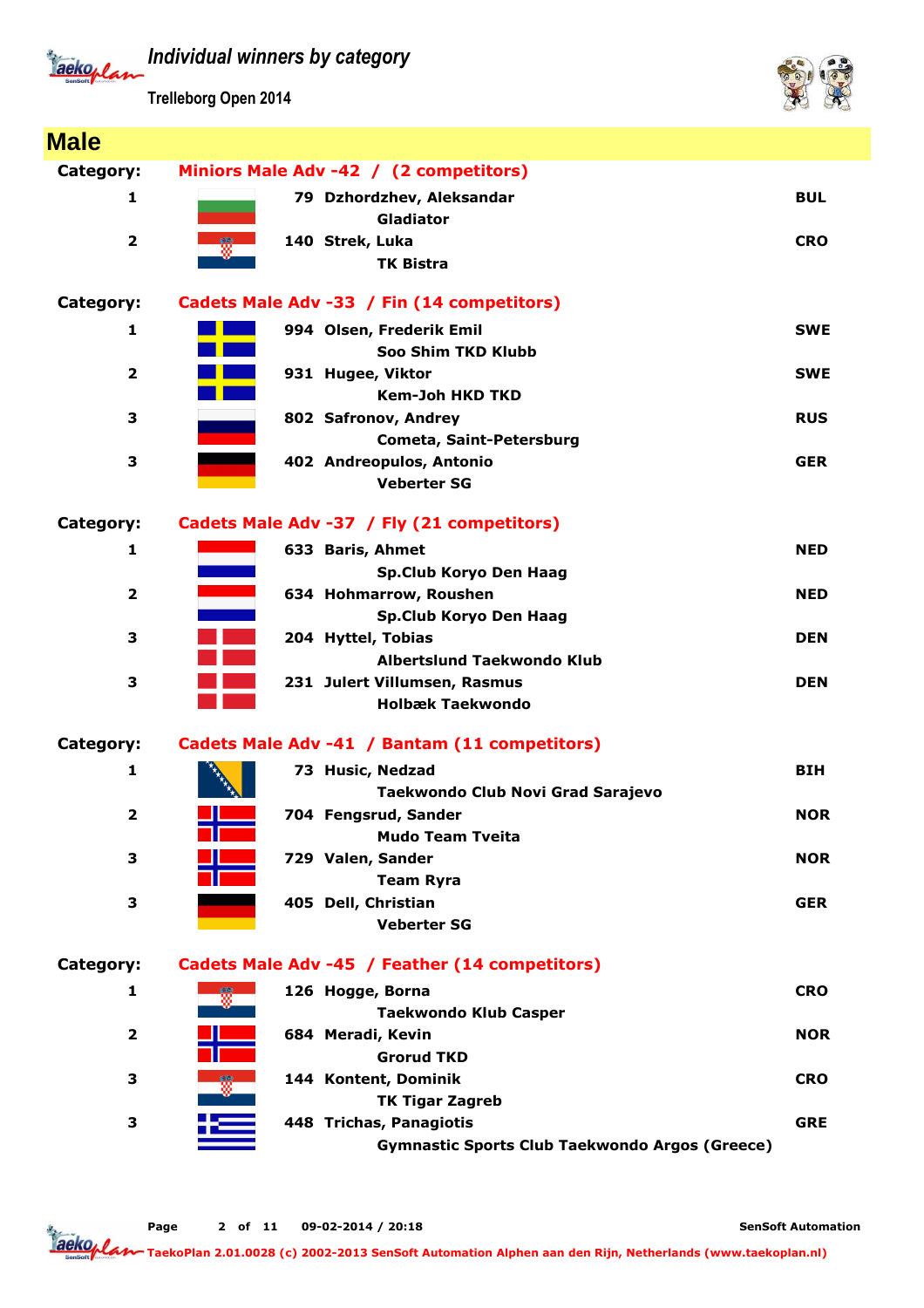Tackoplan

**Trelleborg Open 2014**



| <b>Male</b>             |                                                       |            |
|-------------------------|-------------------------------------------------------|------------|
| Category:               | Cadets Male Adv -49 / Light (9 competitors)           |            |
| 1                       | 667 Reefman, Sven                                     | <b>NED</b> |
|                         | <b>Tkd.Ver. Oude Luttikhuis</b>                       |            |
| $\overline{\mathbf{2}}$ | 403 Arping, Jannik                                    | <b>GER</b> |
|                         | <b>Veberter SG</b>                                    |            |
| 3                       | 249 Andersen, Anders                                  | <b>DEN</b> |
|                         | Nørrebro Copenhagen                                   |            |
| 3                       | 186 Adam, Karel                                       | <b>CZE</b> |
|                         | <b>Taejang Dojang</b>                                 |            |
| Category:               | Cadets Male Adv -53 / Welter (6 competitors)          |            |
| 1                       | 300 Saarinen, Niko                                    | <b>FIN</b> |
|                         | <b>National Training Centre</b>                       |            |
| $\overline{\mathbf{2}}$ | 689 Walid, Kamal                                      | <b>NOR</b> |
|                         | <b>Grorud TKD</b>                                     |            |
| 3                       | 1065 Doraci, Lutrim                                   | <b>SWE</b> |
|                         | <b>WTF Lejon TKD</b>                                  |            |
| 3                       | 129 Mlinaric, David                                   | <b>CRO</b> |
|                         | <b>Taekwondo Klub Casper</b>                          |            |
| Category:               | Cadets Male Adv -57 / Light middle (5 competitors)    |            |
| $\mathbf{1}$            | 198 El-Jilali, Wassim                                 | <b>DEN</b> |
|                         | Albertslund Taekwondo Klub                            |            |
| $\overline{\mathbf{2}}$ | <b>Service Service</b><br>212 Taybi, Hicham           | <b>DEN</b> |
|                         | Albertslund Taekwondo Klub                            |            |
| 3                       | 1066 Hikmet, Yousif                                   | <b>SWE</b> |
|                         | <b>WTF Lejon TKD</b>                                  |            |
| 3                       | $\blacksquare$<br>1208 Saidoune, Yassine              | <b>GBR</b> |
|                         | ╱<br><b>Kixstar Dragon TKD</b>                        |            |
| Category:               | Cadets Male Adv -61 / Middle (4 competitors)          |            |
| 1                       | 960 Malki, Christian                                  | <b>SWE</b> |
|                         | Linköpings Taekwondo Klubb                            |            |
| $\overline{\mathbf{2}}$ | 549 Zadra, Emanuel                                    | <b>ITA</b> |
|                         | <b>Zadra-Fighting Asv</b>                             |            |
| 3                       | 146 Kuntic, Mihael                                    | <b>CRO</b> |
|                         | <b>TK Tigar Zagreb</b>                                |            |
| 3                       | 447 Psychogyios, Andreas                              | <b>GRE</b> |
|                         | <b>Gymnastic Sports Club Taekwondo Argos (Greece)</b> |            |
| Category:               | Cadets Male Adv +65 / Heavy (2 competitors)           |            |
| 1                       | 934 Berg, Gabriel                                     | <b>SWE</b> |
|                         | Kfuk Kfum Malmö TKD KL.                               |            |
| $\overline{\mathbf{2}}$ | 217 Ozgonul, Sidar                                    | <b>DEN</b> |
|                         | Copenhagen City Taekwondo Klub                        |            |

**SenSoft Automation**

**Taeko<sub>p</sub> lan - 1999**<br>Taekop lan - <sub>Taeko</sub>Plan 2.01.0028 (c) 2002-2013 SenSoft Automation Alphen aan den Rijn, Netherlands (www.taekoplan.nl)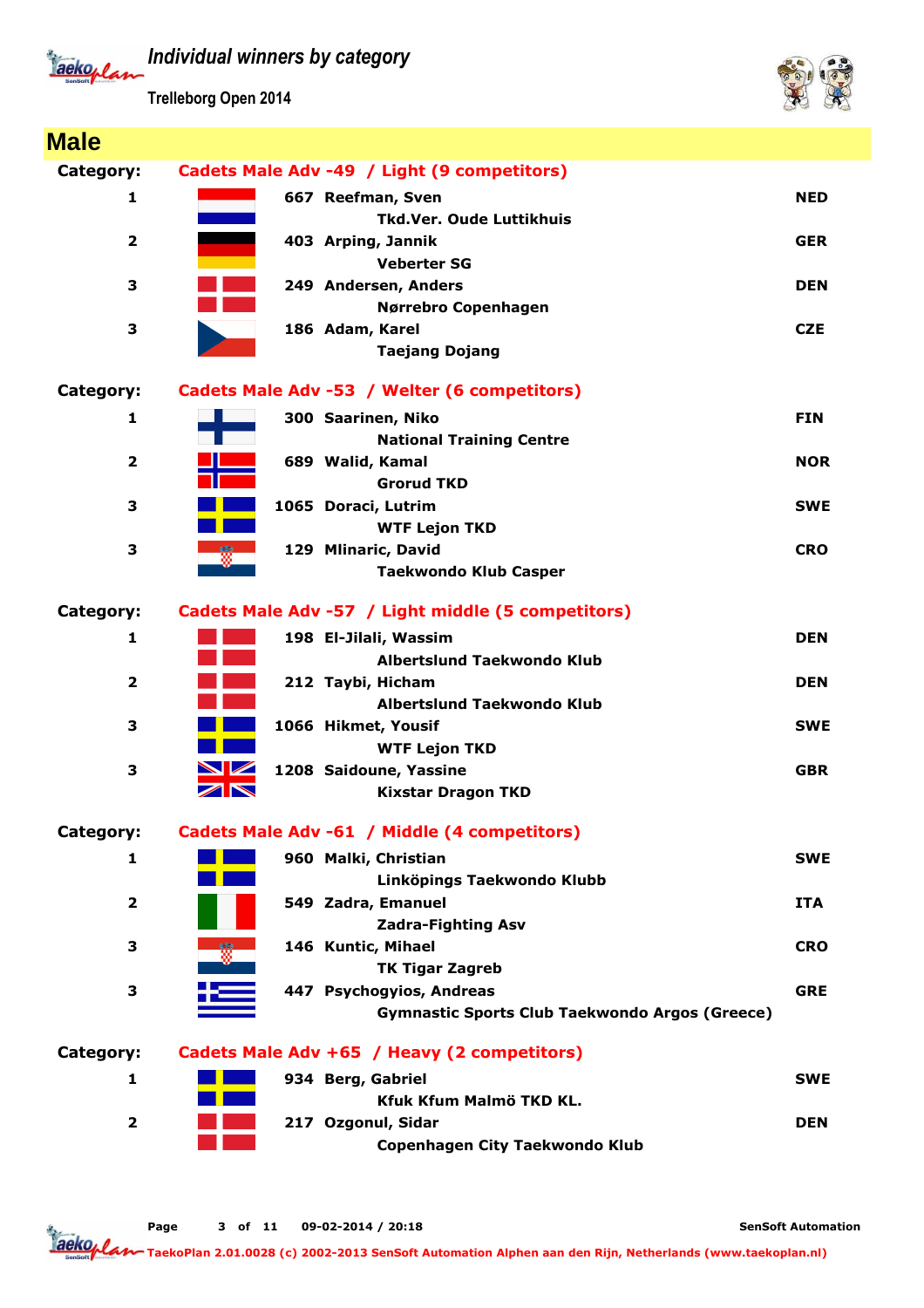

**Trelleborg Open 2014**



| <b>Male</b>             |                                                                                 |            |
|-------------------------|---------------------------------------------------------------------------------|------------|
| Category:               | Juniors Male Adv -45 / Fin (25 competitors)                                     |            |
| 1                       | 38 Mehdiyev, Anar<br>$\overline{C}$                                             | <b>AZE</b> |
| $\overline{2}$          | Azerbaijan National Taekwondo Team<br>331 Katsaros, Vasilios                    | <b>GER</b> |
|                         | <b>Germany Nationalteam</b>                                                     |            |
| 3                       | 500 Krivishkiy, Nimrod<br><br><b>National Team Of Israel</b>                    | <b>ISR</b> |
| 3                       | 31 Isazade, Ali<br>$\overline{C}$<br>Azerbaijan National Taekwondo Team         | <b>AZE</b> |
| Category:               | Juniors Male Adv -48 / Fly (28 competitors)                                     |            |
| 1                       | 1113 Dagdelen, Deniz<br>$\mathbf{C}^*$                                          | <b>TUR</b> |
| $\overline{\mathbf{2}}$ | <b>Turkish National Team</b><br>1139 Tarhan, Harun<br>$\mathbb{C}^*$            | <b>TUR</b> |
|                         | <b>Turkish National Team</b>                                                    |            |
| 3                       | 485 Woolley, Jack<br>South Dublin Taekwondo                                     | <b>IRL</b> |
| 3                       | 332 Koca, Yunus-Emre                                                            | <b>GER</b> |
|                         | <b>Germany Nationalteam</b>                                                     |            |
| Category:               | Juniors Male Adv -51 / Bantam (22 competitors)                                  |            |
| 1                       | 1052 Livingstone, Kevin                                                         | <b>SWE</b> |
|                         | Växjö TKD Klubb                                                                 |            |
| $\overline{2}$          | 1143 Turksayar, Ramazan Ishak<br>$\mathbf{C}^*$<br><b>Turkish National Team</b> | <b>TUR</b> |
| 3                       | 39 Mehtiyev, Fizam<br>$\overline{C}$                                            | <b>AZE</b> |
|                         | Azerbaijan National Taekwondo Team                                              |            |
| 3                       | 1141 Tavsan, Ilhan Burak<br>$\mathbf{C}^*$<br><b>Turkish National Team</b>      | <b>TUR</b> |
| Category:               | Juniors Male Adv -55 / Feather (33 competitors)                                 |            |
| 1                       | 17 Abdurrazakov, Kamil                                                          | <b>AZE</b> |
|                         | $\overline{C}$<br>Azerbaijan National Taekwondo Team                            |            |
| 2                       | 49 Ketbi, Si Mohamed                                                            | <b>BEL</b> |
|                         | Association Belge Francophone De Taekwondo                                      |            |
| 3                       | 604 Casas Garcia, Iker<br>$\epsilon$                                            | <b>MEX</b> |
|                         | <b>Mexico National Team</b>                                                     |            |
| 3                       | 643 Zaouia, Fahd                                                                | <b>NED</b> |
|                         | <b>Sp.School Seongong</b>                                                       |            |

**Page of 11 09-02-2014 / 20:18 4**

**SenSoft Automation**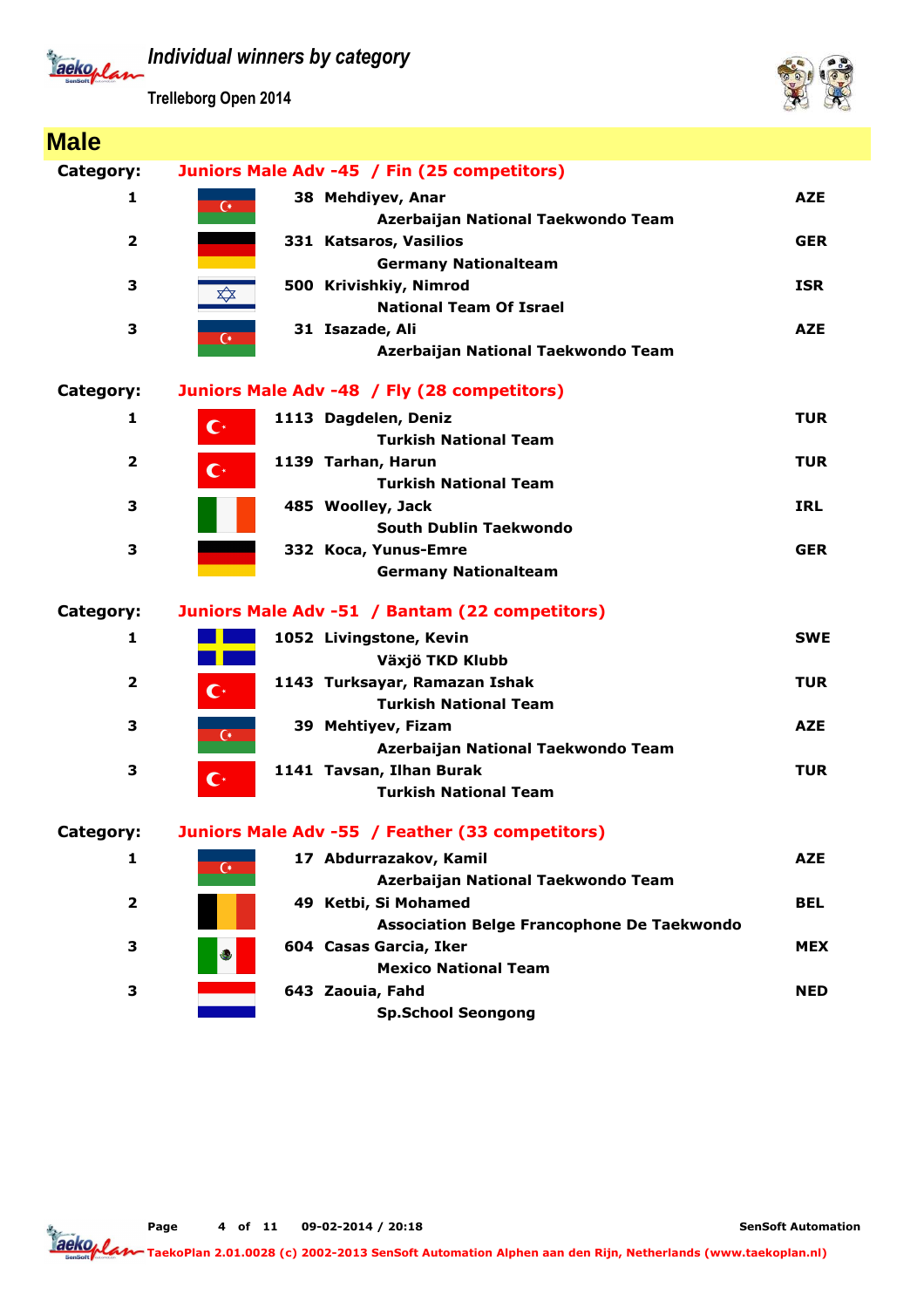Jackoplan

**Trelleborg Open 2014**



| <b>Male</b>             |                                                                                              |            |
|-------------------------|----------------------------------------------------------------------------------------------|------------|
| Category:               | Juniors Male Adv -59 / Light (32 competitors)                                                |            |
| 1                       | 36 Mammadov, Mahammad<br>$\overline{C}$<br>Azerbaijan National Taekwondo Team                | <b>AZE</b> |
| $\overline{2}$          | 78 Dzhordzhev, Mitko<br><b>Gladiator</b>                                                     | <b>BUL</b> |
| З                       | 605 Castro Melendez, Claudio Alejandro<br>$\leftarrow$<br><b>Mexico National Team</b>        | <b>MEX</b> |
| З                       | 1085 Klompong, Nutthawee<br><b>Thailand National Team</b>                                    | <b>THA</b> |
| Category:               | Juniors Male Adv -63 / Welter (39 competitors)                                               |            |
| 1                       | 1086 Mampech, Nuttapon<br><b>Thailand National Team</b>                                      | <b>THA</b> |
| $\overline{2}$          | 1122 Kan, Hasan<br>$\mathbf{C}^*$<br><b>Turkish National Team</b>                            | <b>TUR</b> |
| З                       | 533 Crescenzi, Simone<br><b>Italy</b>                                                        | <b>ITA</b> |
| 3                       | 344 Yorulmaz, Mehmet-Akif<br><b>Germany Nationalteam</b>                                     | <b>GER</b> |
| Category:               | Juniors Male Adv -68 / Light Middle (20 competitors)                                         |            |
| 1                       | 545 Spinosa, Davide<br><b>Italy</b>                                                          | <b>ITA</b> |
| $\overline{2}$          | NZ<br>1197 Mcneish, Christian<br>$\blacktriangledown$<br><b>Great Britain Taekwondo Team</b> | <b>GBR</b> |
| 3                       | 321 Adnan-Karim, Hamza<br><b>Germany Nationalteam</b>                                        | <b>GER</b> |
| 3                       | 97 Sarcevic, Ivan Luka<br><b>Croatian National Team</b>                                      | <b>CRO</b> |
| Category:               | Juniors Male Adv -73 / Middle (18 competitors)                                               |            |
| 1                       | 1123 Karakus, Remzi<br>$\mathbf{C}^*$<br><b>Turkish National Team</b>                        | <b>TUR</b> |
| $\overline{\mathbf{2}}$ | 516 Grinberg, Daniel<br>$\bigstar \rightarrow$<br><b>Unifight Haifa</b>                      | <b>ISR</b> |
| 3                       | 1121 Gul, Emre<br>$\mathbf{C}^*$<br><b>Turkish National Team</b>                             | <b>TUR</b> |
| 3                       | 341 Tausch, Andreas<br><b>Germany Nationalteam</b>                                           | <b>GER</b> |

**Page of 11 09-02-2014 / 20:18 5**

**SenSoft Automation**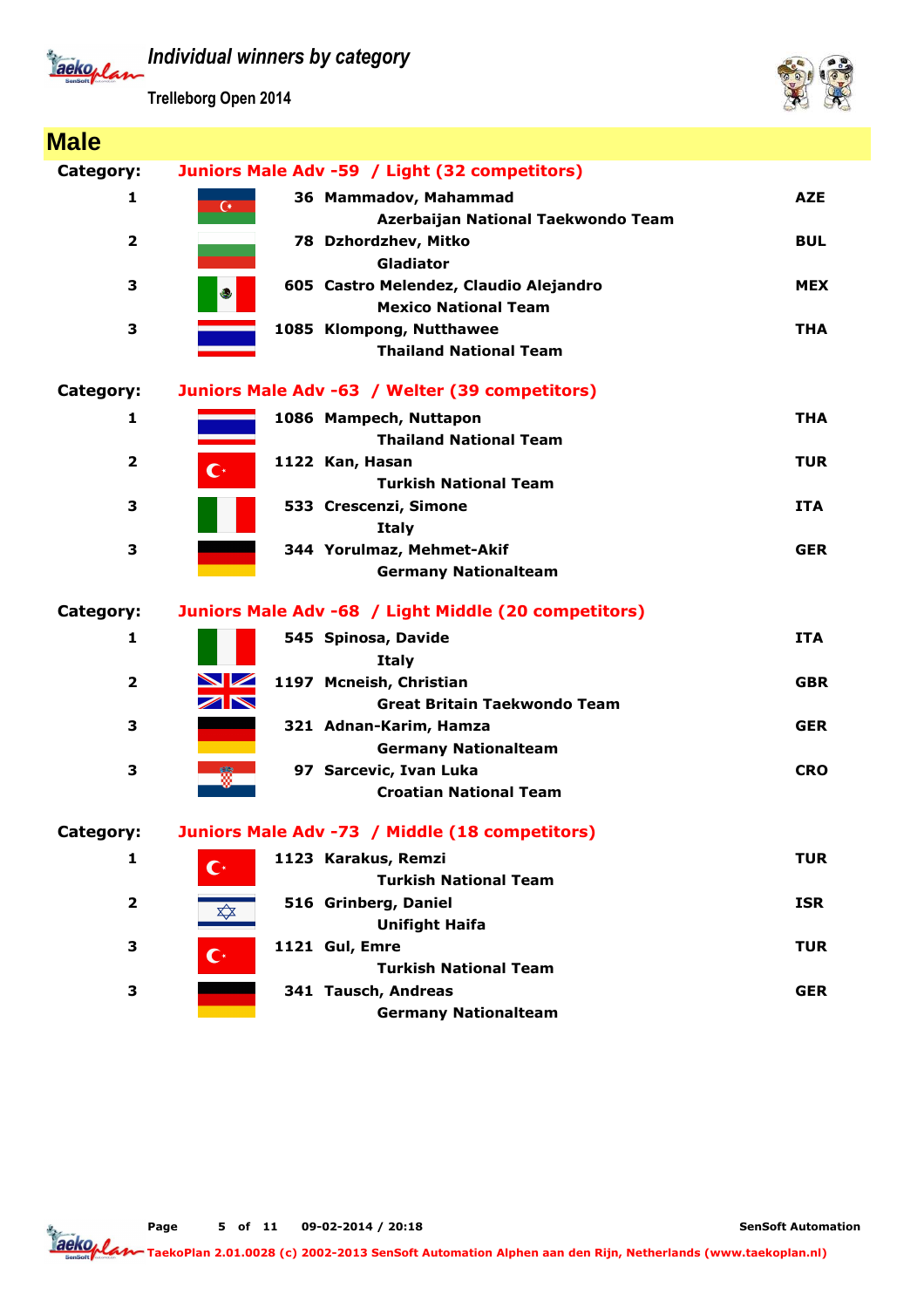

**Trelleborg Open 2014**



| <b>Male</b>             |                                                                                  |            |
|-------------------------|----------------------------------------------------------------------------------|------------|
| Category:               | Juniors Male Adv -78 / Light Heavy (10 competitors)                              |            |
| 1                       | 601 Beceiro Pizarro Suarez, Andres Antonio<br>رچ<br><b>Mexico National Team</b>  | <b>MEX</b> |
| $\overline{2}$          | 26 Guliyev, Said<br>$\overline{C}$<br>Azerbaijan National Taekwondo Team         | <b>AZE</b> |
| 3                       | 174 Patsali, Giorgos<br>N.Nicolaou Taekwondo                                     | <b>CYP</b> |
| 3                       | 81 Krumov, Valentin<br><b>Gladiator</b>                                          | <b>BUL</b> |
| Category:               | Juniors Male Adv +78 / Heavy (9 competitors)                                     |            |
| 1                       | 1102 Bayram, Talha<br>$\overline{\mathbb{C}}$<br><b>Turkish National Team</b>    | <b>TUR</b> |
| $\overline{\mathbf{2}}$ | 627 Sansores Acevedo, Carlos Adrian<br>$\epsilon$<br><b>Mexico National Team</b> | <b>MEX</b> |
| 3                       | 1109 Celik, Omer Fatih<br>$\mathbf{C}^*$<br><b>Turkish National Team</b>         | <b>TUR</b> |
| 3                       | 357 Aksu, Emre<br>Nwtu Landeskader                                               | <b>GER</b> |

**Page of 11 09-02-2014 / 20:18 6**

**SenSoft Automation**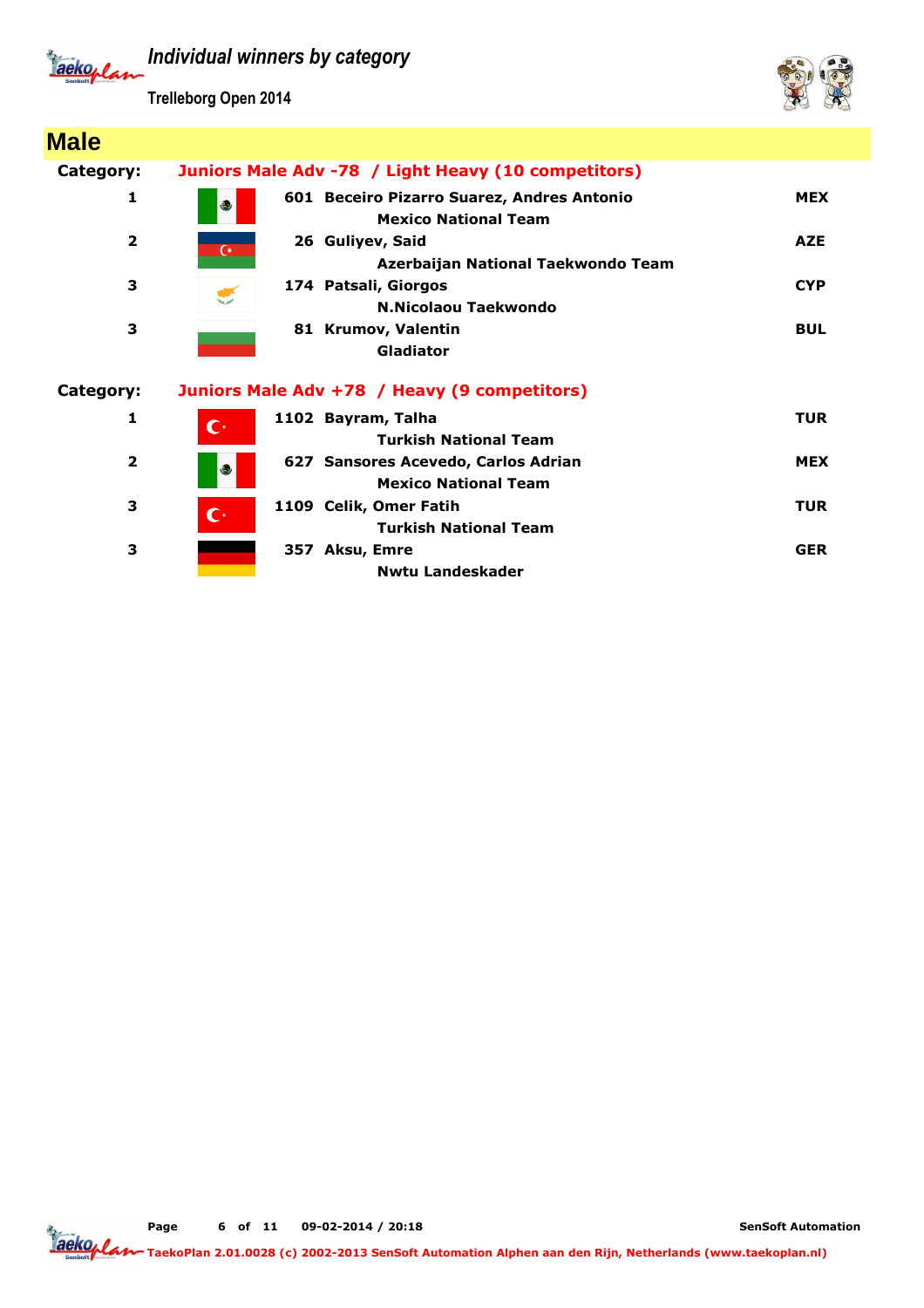*Individual winners by category* Tackoplan

**Trelleborg Open 2014**



| <b>Female</b>           |                                                |                           |
|-------------------------|------------------------------------------------|---------------------------|
| Category:               | Miniors Female Adv -28 / (2 competitors)       |                           |
| 1                       | 241 Lyngbaek, Louise                           | <b>DEN</b>                |
|                         | København Tan Gun Sae Sim                      |                           |
| $\overline{\mathbf{2}}$ | 141 Troha, Dora                                | <b>CRO</b>                |
|                         | <b>TK Bistra</b>                               |                           |
| Category:               | Miniors Female Adv -30 / (2 competitors)       |                           |
| 1                       | 194 Bicen, Zara                                | <b>DEN</b>                |
|                         | Albertslund Taekwondo Klub                     |                           |
| $\overline{2}$          | 256 Malykke, Maria                             | <b>DEN</b>                |
|                         | Nørrebro Copenhagen                            |                           |
| Category:               | Miniors Female Adv -34 / (2 competitors)       |                           |
| 1                       | 953 Stervall Lyngbrant, Lilja                  | <b>SWE</b>                |
|                         | <b>Kim Taekwondo</b>                           |                           |
| $\overline{\mathbf{2}}$ | 138 Muhek, Ana                                 | <b>CRO</b>                |
|                         | <b>TK Bistra</b>                               |                           |
| Category:               | Miniors Female Adv -42 / (2 competitors)       |                           |
| 1                       | 210 Rasool, Maliha                             | <b>DEN</b>                |
|                         | Albertslund Taekwondo Klub                     |                           |
| $\overline{\mathbf{2}}$ | 195 Christiansen, Nicole                       | <b>DEN</b>                |
|                         | Albertslund Taekwondo Klub                     |                           |
| Category:               | Miniors Female Adv -46 / (1 competitors)       |                           |
| 1                       | 451 Arnarsdottir, Viktoria                     | <b>ISL</b>                |
|                         | <b>Team Fram</b>                               |                           |
| Category:               | Cadets Female Adv -33 / Fly (7 competitors)    |                           |
| 1                       | 211 Stegmann, Manja                            | <b>DEN</b>                |
|                         | <b>Albertslund Taekwondo Klub</b>              |                           |
| $\overline{\mathbf{2}}$ | 700 Cabusao, Christina                         | <b>NOR</b>                |
|                         | <b>Mudo Team Tveita</b>                        |                           |
| 3                       | 254 Jamil, Louiza<br>Nørrebro Copenhagen       | <b>DEN</b>                |
| 3                       | 304 Tammila, Ida                               | <b>FIN</b>                |
|                         | <b>National Training Centre</b>                |                           |
| Category:               | Cadets Female Adv -37 / Bantam (7 competitors) |                           |
| 1                       | 83 Milanova, Mariela                           | <b>BUL</b>                |
|                         | <b>Gladiator</b>                               |                           |
| $\mathbf{2}$            | <b>65 Sofie, Lemmens</b>                       | <b>BEL</b>                |
|                         | <b>Nong Jang Wilsele</b>                       |                           |
| З                       | 85 Tsintsarska, Ivona                          | <b>BUL</b>                |
|                         | Gladiator                                      |                           |
| З                       | 925 Bayaa, Rim                                 | <b>SWE</b>                |
|                         | <b>Helsingborgs Kampsportklubb</b>             |                           |
|                         | 09-02-2014 / 20:18<br>Page<br>7 of 11          | <b>SenSoft Automation</b> |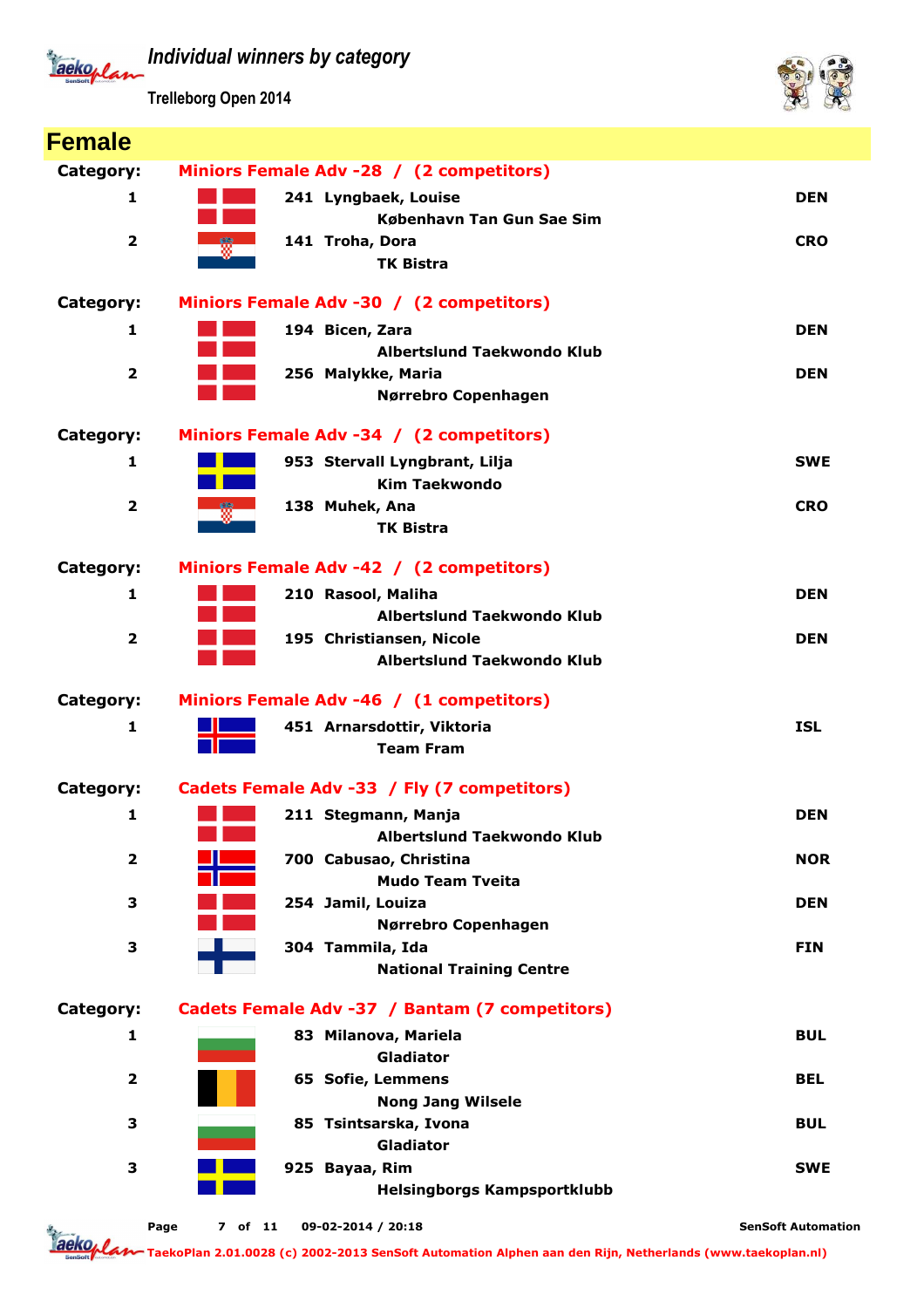

**Trelleborg Open 2014**



| <b>Female</b>           |         |                                                      |                           |
|-------------------------|---------|------------------------------------------------------|---------------------------|
| Category:               |         | Cadets Female Adv -41 / Feather (15 competitors)     |                           |
| 1                       |         | 926 Dubovan, Julia                                   | <b>SWE</b>                |
|                         |         | <b>Helsingborgs Kampsportklubb</b>                   |                           |
| $\overline{\mathbf{2}}$ |         | 732 Jorgensen, Sofie                                 | <b>NOR</b>                |
|                         |         | Tong-Ir                                              |                           |
| 3                       |         | 584 Vorona, Vlada                                    | <b>LTU</b>                |
|                         |         | <b>Cunamis</b>                                       |                           |
| 3                       |         | 804 Sipovich, Polina                                 | <b>RUS</b>                |
|                         |         | <b>Cometa, Saint-Petersburg</b>                      |                           |
| Category:               |         | Cadets Female Adv -44 / Light (7 competitors)        |                           |
| 1                       |         | 87 Zaharieva, Luiza                                  | <b>BUL</b>                |
|                         |         | Gladiator                                            |                           |
| $\overline{\mathbf{2}}$ |         | 962 Hospes, Della                                    | <b>SWE</b>                |
|                         |         | <b>Lomma TKD Klubb</b>                               |                           |
| 3                       |         | 677 Asp, Lise<br><b>Grorud TKD</b>                   | <b>NOR</b>                |
| 3                       |         | 1038 Asp, Hanna                                      | <b>SWE</b>                |
|                         |         | Västerås Hapk. TKD Klubb                             |                           |
|                         |         |                                                      |                           |
| Category:               |         | Cadets Female Adv -47 / Welter (7 competitors)       |                           |
| 1                       |         | 313 Vassilaki, Sophia                                | <b>FIN</b>                |
|                         |         | Taekwondourheilijat 2011                             |                           |
| $\overline{\mathbf{2}}$ |         | 107 Markovic, Hana                                   | <b>CRO</b>                |
|                         |         | Taekwondo Club 'Osijek'                              |                           |
| 3                       |         | 209 Rahim, Sara                                      | <b>DEN</b>                |
|                         |         | Albertslund Taekwondo Klub                           |                           |
| 3                       |         | 1072 Talabani, Avesta                                | <b>SWE</b>                |
|                         |         | <b>WTF Lejon TKD</b>                                 |                           |
| Category:               |         | Cadets Female Adv -51 / Light middle (4 competitors) |                           |
| 1                       |         | 379 Gruenhagen, Janina                               | <b>GER</b>                |
|                         |         | Sg-Ostalb                                            |                           |
| $\overline{\mathbf{2}}$ |         | 675 Bock, Ilse                                       | <b>NED</b>                |
|                         |         | <b>Top Taekwondo Eemland</b>                         |                           |
| 3                       |         | 1029 Jatta, Jarra                                    | <b>SWE</b>                |
| 3                       |         | Tian Dao Kampsports Förening<br>401 Lorenz, Vivien   | <b>GER</b>                |
|                         |         | TV Salmuenster 1903 E.V.                             |                           |
|                         |         |                                                      |                           |
| Category:               |         | Cadets Female Adv -55 / Middle (3 competitors)       |                           |
| 1                       |         | 1014 Djurdjanovic Garcia, Sofia                      | <b>SWE</b>                |
|                         |         | <b>Team Toigye Panthers</b>                          |                           |
| $\overline{\mathbf{2}}$ |         | 1027 Berglund, Gabriella                             | <b>SWE</b>                |
|                         |         | Tian Dao Kampsports Förening                         |                           |
| 3                       |         | 261 Secilmis, Ceren                                  | <b>DEN</b>                |
|                         |         | Nørrebro Copenhagen                                  |                           |
| Page                    | 8 of 11 | 09-02-2014 / 20:18                                   | <b>SenSoft Automation</b> |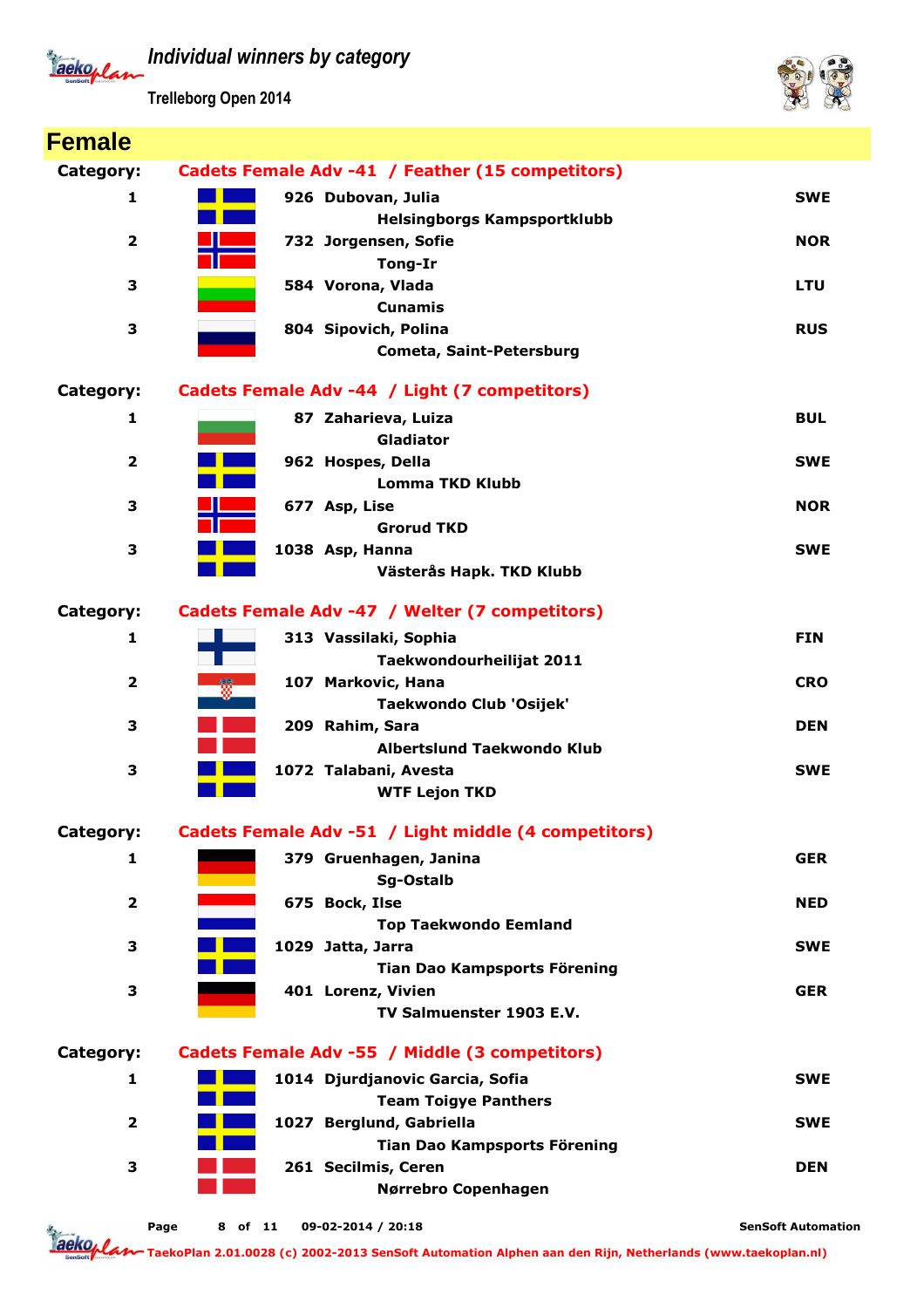

**Trelleborg Open 2014**



| <b>Female</b>           |                       |                                                       |            |
|-------------------------|-----------------------|-------------------------------------------------------|------------|
| Category:               |                       | Cadets Female Adv -59 / Lght heavy (4 competitors)    |            |
| 1                       |                       | 1079 Ceppi, Lena                                      | <b>SUI</b> |
|                         |                       | <b>Taekwondo Malley (Switzerland)</b>                 |            |
| $\overline{2}$          |                       | 108 Vekic, Alena                                      | <b>CRO</b> |
|                         |                       | Taekwondo Club 'Osijek'                               |            |
| З                       | <b>NZ</b>             | 1213 Donoghue, Skye                                   | <b>GBR</b> |
|                         | $\blacktriangleright$ | Quest Taekwondo Uk                                    |            |
| 3                       |                       | 155 Antoniou, Anna Maria                              | <b>CYP</b> |
|                         |                       | A.Pilavakis Taekwondo Team                            |            |
| Category:               |                       | Cadets Female Adv +59 / Heavy (5 competitors)         |            |
| 1                       |                       | 446 Koukoumelou, Maria                                | <b>GRE</b> |
|                         |                       | <b>Gymnastic Sports Club Taekwondo Argos (Greece)</b> |            |
| $\mathbf{2}$            |                       | 961 Szabo, Zsofia                                     | <b>SWE</b> |
|                         |                       | Linköpings Taekwondo Klubb                            |            |
| З                       |                       | 442 Fotiadi, Maria                                    | <b>GRE</b> |
|                         |                       | G.C. Tae Kwon Do Aigaleo                              |            |
| 3                       |                       | 70 Boric, Adna                                        | <b>BIH</b> |
|                         |                       | Taekwondo Club Novi Grad Sarajevo                     |            |
| Category:               |                       | Juniors Female Adv -42 / Fin (11 competitors)         |            |
| 1                       | رج                    | 622 Ovalle Sanchez, Laura Alejandra                   | <b>MEX</b> |
|                         |                       | <b>Mexico National Team</b>                           |            |
| $\overline{\mathbf{2}}$ |                       | 322 Aydin, Ela                                        | <b>GER</b> |
|                         |                       | <b>Germany Nationalteam</b>                           |            |
| 3                       | $\mathbf{C}^*$        | 1149 Yildiz, Ayse Beyza                               | <b>TUR</b> |
|                         |                       | <b>Turkish National Team</b>                          |            |
| 3                       | $\blacksquare$        | 1212 Burdock, Natasha                                 | <b>GBR</b> |
|                         |                       | Quest Taekwondo Uk                                    |            |
| Category:               |                       | Juniors Female Adv -44 / Fly (16 competitors)         |            |
| 1                       | $\mathbf{C}^*$        | 1114 Dede, Birsunur                                   | <b>TUR</b> |
|                         |                       | <b>Turkish National Team</b>                          |            |
| $\mathbf{2}$            | $\mathbf{C}^*$        | 1115 Demirel, Zeynep                                  | <b>TUR</b> |
|                         |                       | <b>Turkish National Team</b>                          |            |
| 3                       |                       | 628 Souza Naranjo, Daniela Paola                      | <b>MEX</b> |
|                         |                       | <b>Mexico National Team</b>                           |            |
| 3                       | <b>Ship conte</b>     | 165 Polycarpou, Andrea                                | <b>CYP</b> |
|                         |                       | A.Pilavakis Taekwondo Team                            |            |

**Page of 11 09-02-2014 / 20:18 9**

**SenSoft Automation**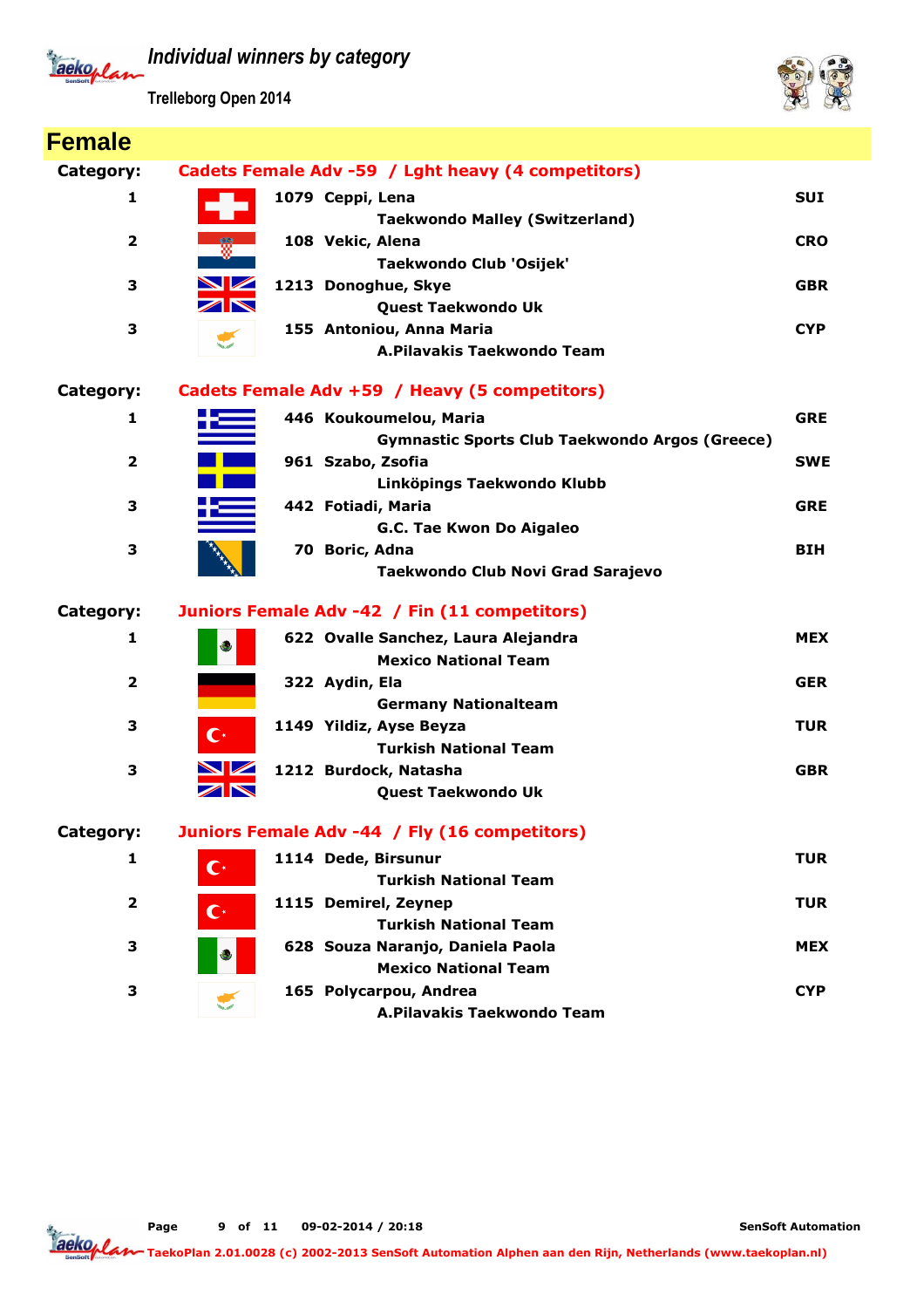

**Trelleborg Open 2014**



| <b>Female</b>           |                                                   |                                     |
|-------------------------|---------------------------------------------------|-------------------------------------|
| Category:               | Juniors Female Adv -46 / Bantam (15 competitors)  |                                     |
| 1                       | 1105 Burcu, Simge<br>$\mathbf{C}^*$               | <b>TUR</b>                          |
|                         |                                                   | <b>Turkish National Team</b>        |
| $\overline{2}$          | 572 Tarvida, Inese                                | <b>LAT</b>                          |
|                         |                                                   | <b>Hansu Sport Club</b>             |
| 3                       | 1087 Wongpattanakit, Panipak                      | <b>THA</b>                          |
|                         |                                                   | <b>Thailand National Team</b>       |
| 3                       | 422 Fousteri, Christina Anna                      | <b>GRE</b>                          |
|                         | A.C. Kyung Hee                                    |                                     |
| Category:               | Juniors Female Adv -49 / Feather (23 competitors) |                                     |
| $\mathbf{1}$            | 54 Indra, Craen                                   | <b>BEL</b>                          |
|                         |                                                   | <b>Flemish Taekwondo Union</b>      |
| $\overline{2}$          | 1118 Dosucukur, Zehra<br>$\mathbf{C}^*$           | <b>TUR</b>                          |
|                         |                                                   | <b>Turkish National Team</b>        |
| 3                       | NZ<br>1193 Bailey, Asia                           | <b>GBR</b>                          |
|                         | $\nabla$                                          | <b>Great Britain Taekwondo Team</b> |
| 3                       | NZ<br>1199 Watson, Emilie                         | <b>GBR</b>                          |
|                         | $\overline{\mathbf{Z}}$                           | <b>Great Britain Taekwondo Team</b> |
| Category:               | Juniors Female Adv -52 / Light (23 competitors)   |                                     |
| 1                       | 988 Kling, Thea                                   | <b>SWE</b>                          |
|                         |                                                   | Soo Shim TKD Klubb                  |
| $\overline{\mathbf{2}}$ | 1083 Harnsujin, Phannapa                          | <b>THA</b>                          |
|                         |                                                   | <b>Thailand National Team</b>       |
| 3                       | 1129 Oguz, Seray<br>$\mathbb{C}^*$                | <b>TUR</b>                          |
|                         |                                                   | <b>Turkish National Team</b>        |
| 3                       | 111 Beros, Kristina<br>W                          | <b>CRO</b>                          |
|                         |                                                   | <b>Taekwondo Club Dubrava</b>       |
| Category:               | Juniors Female Adv -55 / Welter (18 competitors)  |                                     |
| 1                       | 1135 Saridogan, Fatma<br>$\mathbf{C}^*$           | <b>TUR</b>                          |
|                         |                                                   | <b>Turkish National Team</b>        |
| $\overline{2}$          | 1097 Agris, Zeliha<br>$\mathbf{C}^*$              | <b>TUR</b>                          |
|                         |                                                   | <b>Turkish National Team</b>        |
| 3                       | 768 Mierzwińska, Ewelina                          | <b>POL</b>                          |
|                         |                                                   | <b>Polish National Team</b>         |
| 3                       | 89 Babic, Ivana<br>- 57                           | <b>CRO</b>                          |
|                         |                                                   | <b>Croatian National Team</b>       |

**Page of 11 09-02-2014 / 20:18 10**